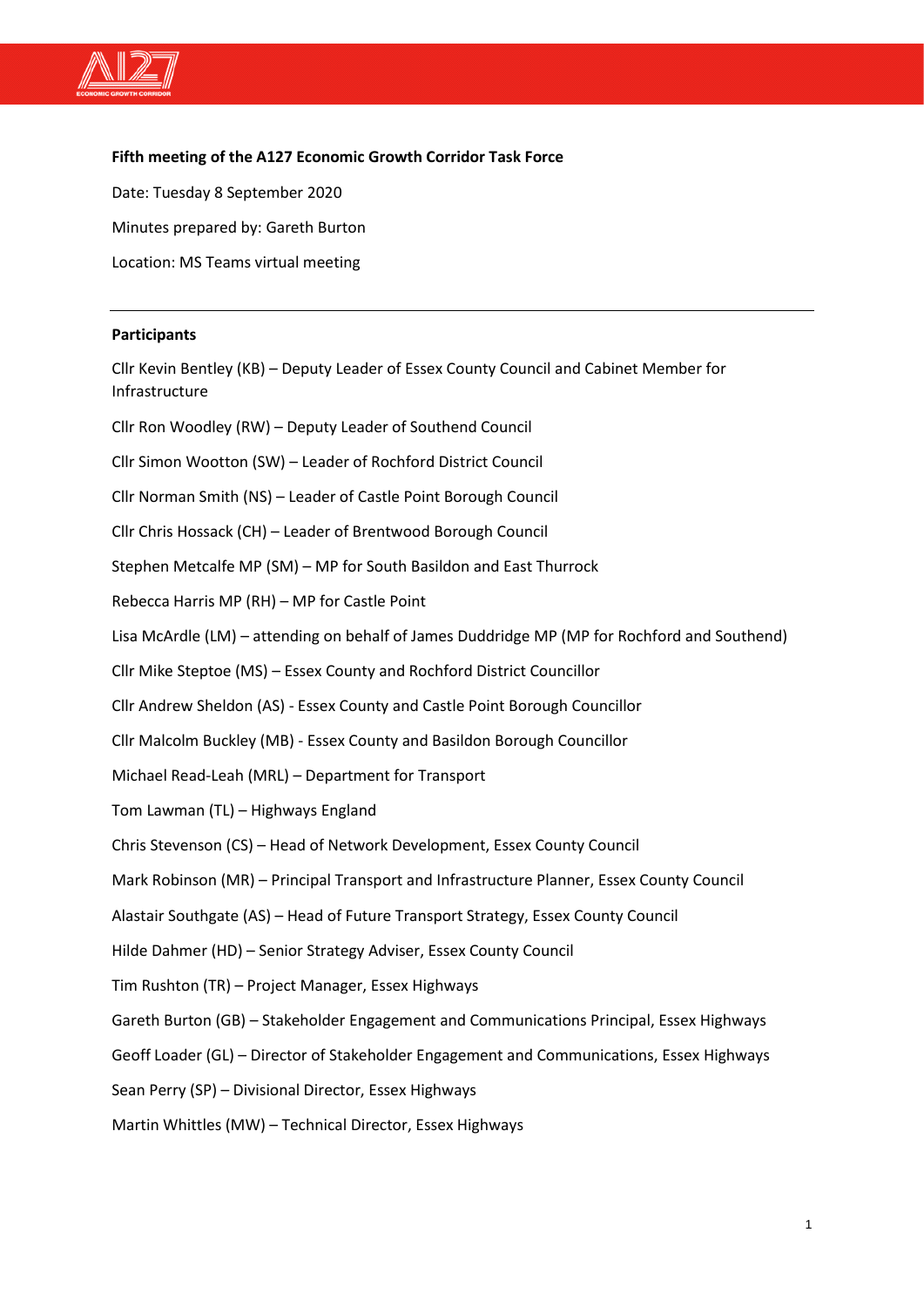#### **Item 1: Welcome and opening remarks by Cllr Kevin Bentley, Chair**

KB thanked people for joining the meeting and invited attendees to introduce themselves. He recapped on the project to date and emphasised that the A127 is the transport spine and economic corridor for South Essex.

KB remarked that for a number of years the A127 had not received the attention it deserved and that other major roads in the county had, citing the A12 and M11 as examples and referencing planned investment in the A120. He explained there were various reasons for this, and that housing growth and economic growth were crucial in securing investment.

KB stated that the focus of the A127 Task Force was now on pressing the Government to take back the A127 into the Strategic Road Network to make sure it was properly funded in the future but stressed that the county council was in no way absolving itself from its responsibilities.

He added that the highways authorities, Essex County Council and Southend Borough Council, would never have the level of funding required to invest in the scale of improvements needed. KB stated that the councils were making some initial improvements, but that far greater investment was needed.

He concluded that the A127 is the only A road of its size in the county that is not trunked and stressed that it needed to be brought back into the Strategic Road Network.

RW agreed and stated that it was important to allow South Essex to grow and expand.

KB reiterated the importance of investment in the A127 to enable growth and acknowledged it was particularly important for Southend given London Southend Airport, the neighbouring business park and planned garden community.

KB stated that getting the road re-trunked and progressing this at a pace must be a team effort and suggested that the Task Force now met every six weeks. He added that a smaller working group, chaired by Cllr Andrew Sheldon, was being set up to work through the details of the re-trunking proposals and to establish what needed to be done to put forward the case. He emphasised that help was needed from those attending the meeting and that business support would be crucial.

KB and TR previewed the remainder of the meeting agenda.

#### **Item 2: Re-trunking process (MW)**

MW gave an overview of the project so far, explaining that the task force had looked at the issues on the A127 and had agreed on a set of objectives for the future of the A127 corridor. He emphasised that the project team had initially been encouraged to look very broadly at potential improvements to the corridor and to put sustainable transport at the forefront. He added that there were lots of ideas generated as part of that work and that this work is still valuable to support wider growth aspirations across South Essex.

MW stated that this included the MRN junction improvement schemes, which were being progressed separately, as well as a long list of ideas about how the A127 could be made fit for purpose. He explained that re-trunking the A127 was the first step in being able to progress with any longer-term and more comprehensive improvements.

MW explained his understanding of the purpose of a trunk road. He stated that, based on the definition, the purpose of the strategic road network was to provide safe and reliable journeys and connectivity between main centres of populations, ports and airports.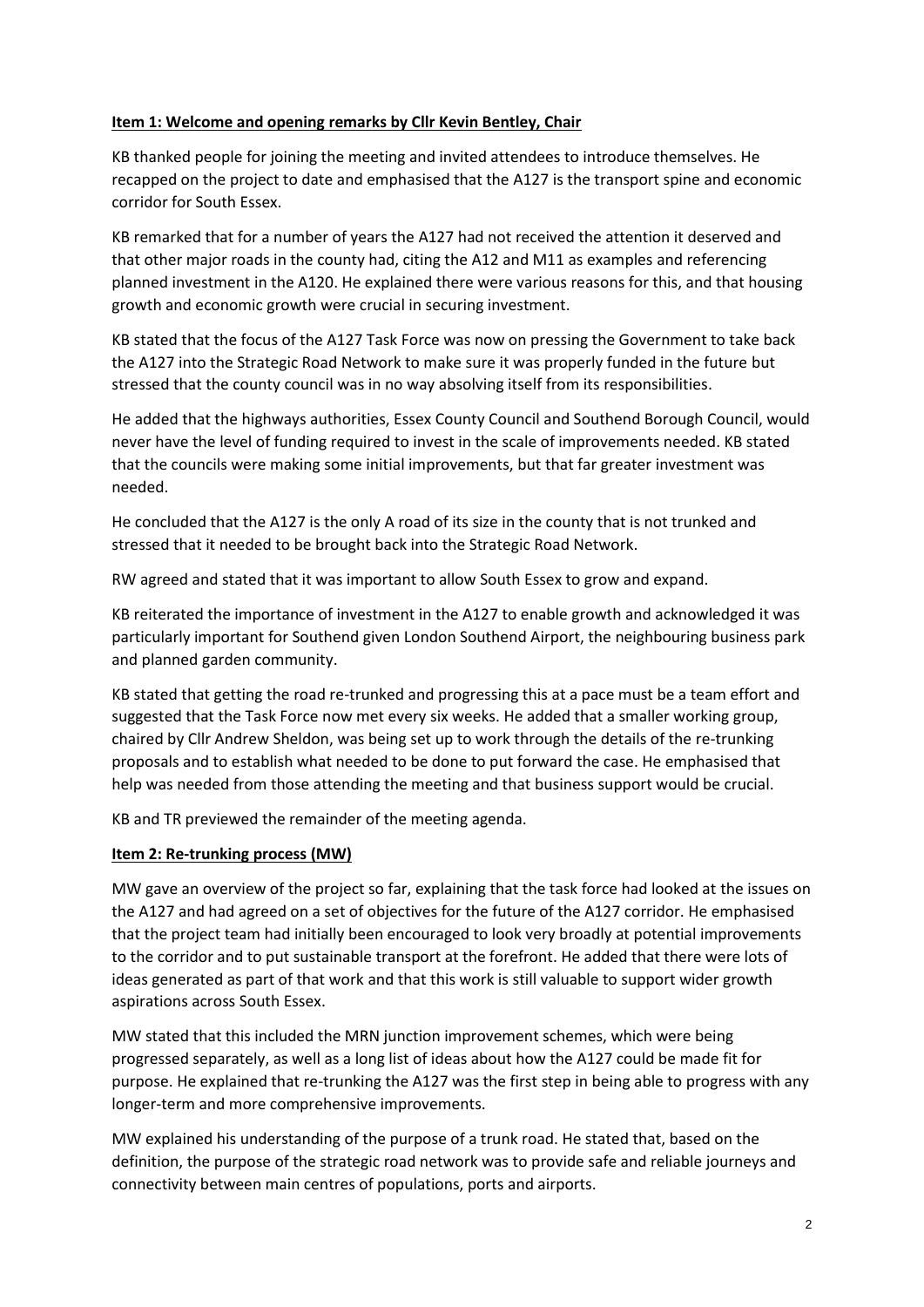MW said that, based on the definition, re-trunking the A127 in South Essex made sense. He added that the size of the towns and populations, London Southend Airport and the strong opportunities for growth in South Essex all contributed to a robust case.

MW explained that the project team had also looked at how busy the A127 was and compared traffic flow with other trunk roads and the M11. He said data showed that the flow was actually higher on the A127 than on the M11 along certain sections, adding to the already strong case for retrunking.

MW stated that, in terms of performance, the A127 also left some South Essex communities relatively peripheral and needed a series of significant improvements. He said the A127 being part of the Strategic Road Network would also improve capability to respond to incidents because you would create a triangle of roads including the M25, A127 and A13.

MW said there were also a number of other strong arguments for re-trunking the A127, in addition to the definition and purpose of the Strategic Road Network. He reiterated that local authority funding restrictions meant the authorities would be unable to make the investment needed. He added that the growth agenda was also a strong argument and that if the A127 was re-trunked then Essex County Council could focus its efforts on local sustainable transport improvements to help take local trips off the A127.

TR outlined the proposed approach to presenting a case for re-trunking the A127 and explained that the project team would be working alongside partners to develop a robust evidence base that would inform a strategic case for submission to the DfT. He added that this would be complemented by work to seek regional and local support for the proposals, and that the case would be made for the re-trunking proposal to be included as part of Transport East's Transport Strategy and Investment Plan.

KB indicated that the pace of the project was important and reiterated the need for Transport East to be behind the proposals. He also said that seeking support from businesses, like had been done with the A120 project, was critically important.

RW asked for an idea of the kind of schemes that the project team had in mind to improve the capacity of the A127 in the future, particularly in light of planned housing and business growth.

TR advised that a lot of work had been carried out previously in identifying problems and potential long-term options for the A127 corridor.

MW added that there were a host of potential options in the longer term, as well as initial efficiency improvements that would be possible through maintenance and technology if the road was trunked. He added that there were already some junction improvement schemes progressing separately.

KB requested images of the potential future improvements for the next meeting

# **Action – Project team to review what images/information could be shared about future options at the next task force meeting**

NS referred to a business that he was aware was willing to invest in A127 improvements and asked for an update on any discussions that had taken place with Essex County Council officers.

**Action - AS said he was unaware of the discussions but would seek an update and report back to NS**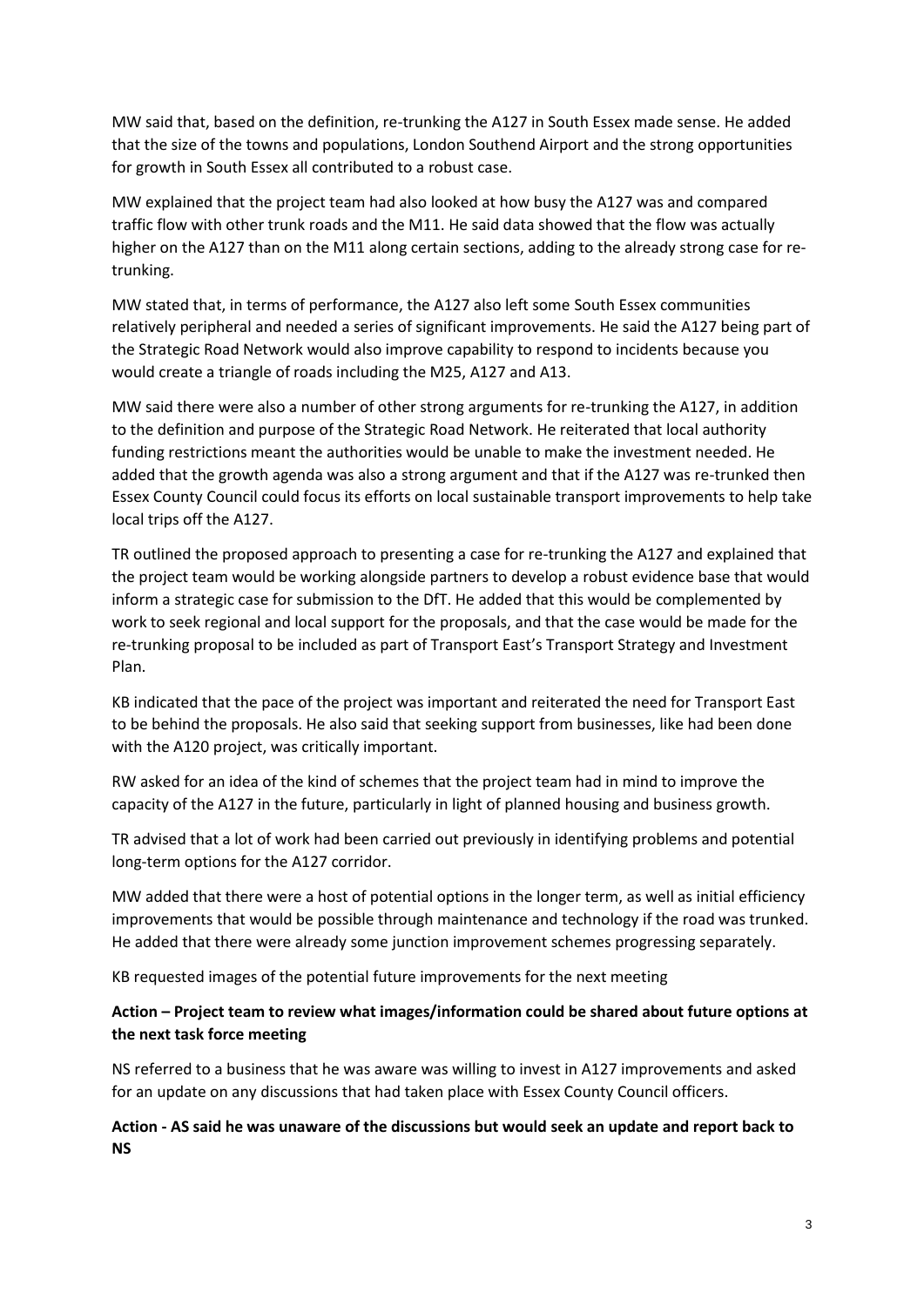CS said that while there were similarities with the A120 project, there were also significant differences. He said that, for example, he did not feel a full option study should be developed for the A127 or any consultation because future improvements then became an Essex County Council scheme. He suggested that, while the project team should look to show that the A127 had the potential to form an important link in the Strategic Road Network and that there were ideas for possible improvements, it should not be carrying out all the technical work.

# **Item 3: Communications and Engagement (GB)**

GB reiterated that initial engagement would focus on working with Transport East to secure its support and have the trunking proposals included in its Transport Strategy. He emphasised that the project team would be looking to engage with Transport East as early as possible for full endorsement of the proposals.

GB said that a wider communications and engagement campaign, similar to one run for the A120 project in Essex, was also being developed to make the case for re-trunking. He outlined the intention that the campaign would be visible and public-facing, with a strong focus on growth in South Essex, resolving the issues on the A127 and the role upgrading the A127 would play in unlocking the area's growth potential. He added that the campaign would seek to complement work by the Association of South Essex Local Authorities (ASELA), and that support would be sought from the district and borough councils, MPs and businesses to present a unified, consistent and wellsupported proposal. GB stressed that having a consistent campaign narrative that resonated with partners and the public would be very important.

GB said that work had started on an initial brochure to outline the case for re-trunking. He explained that it was still in draft form but would include an overview of the A127, planned economic and housing growth in South Essex and the need for investment in the corridor to unlock growth.

GB said that support would again be sought from businesses and other partners to add impact to the brochure and the wider campaign. He said it would be shared with the task force at a later date.

# **Action – KB requested that examples of the A120 campaign were sent to MPs for their information**

AS stressed the need to manage public expectations when developing the communications campaign and suggested that it could be some time before any significant investment in the A127, even after it was adopted. He emphasised that it was, therefore, worth highlighting smaller improvements and quick wins such as planned junction improvements.

GL said that a narrative and key message briefing had worked well for the A120 campaign and something similar would be developed for this project so that the Task Force and other partners were consistent in what they say. He said this consistency would also ensure the message was more powerful.

CH suggested that, in addition to MPs, businesses and the district/borough councils, the project team should also work with partner organisations such as Opportunity South Essex and Thames Estuary Envoy, Kate Willard.

KB agreed and said plans would be shared with them and other partners once they had been developed.

# **Item 4: MRN projects update (TR)**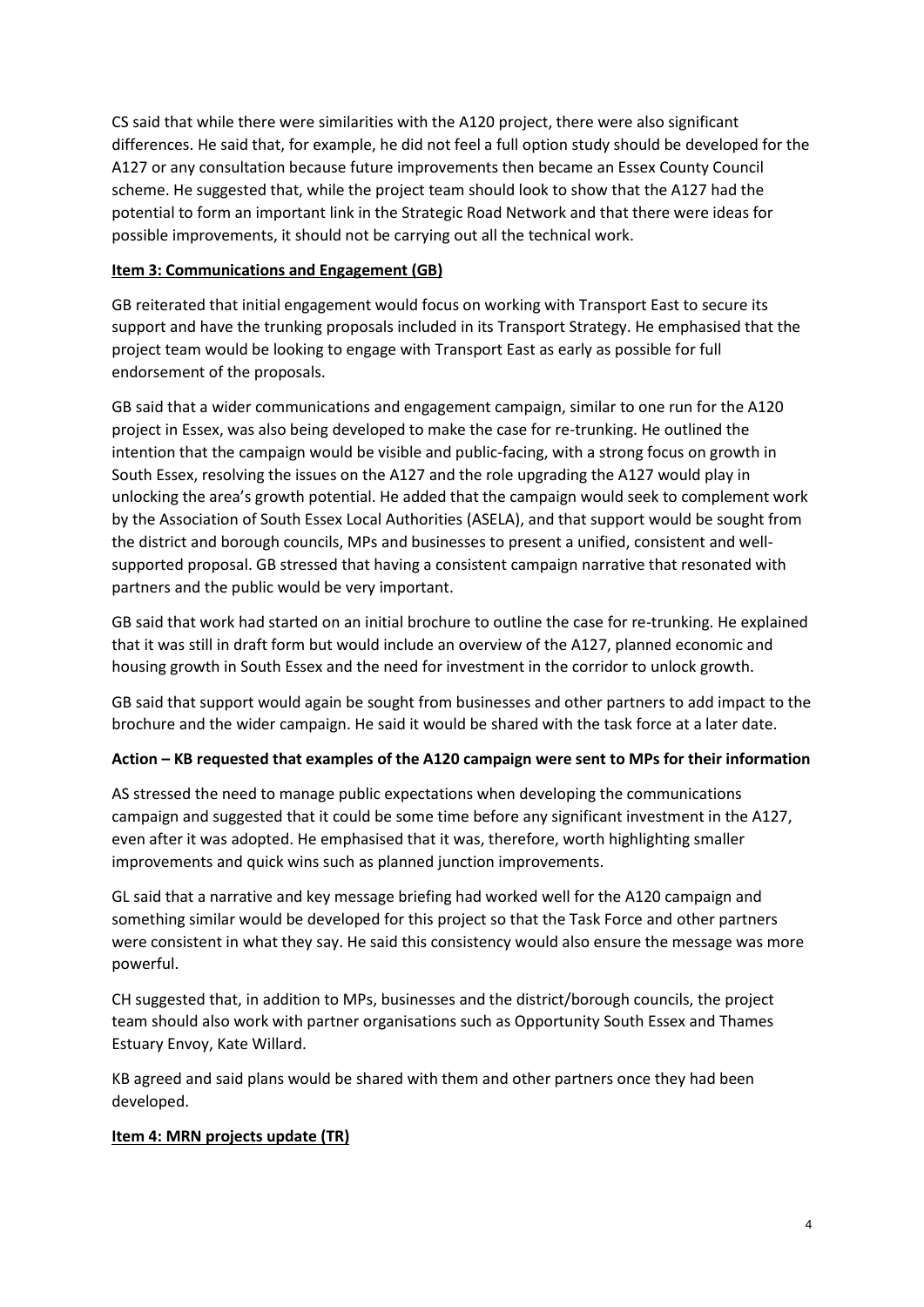TR explained that a Major Road Network (MRN) bid had been submitted to the DfT for three proposed junction improvement schemes at Warley, Halfway House and the Fortune of War and had been approved to proceed to Strategic Outline Business Case, as announced in the Spring Budget earlier this year. He added that each scheme had previously been developed to various design stages and combined into the pre-SOBC submission.

TR said that, in addition to the three junctions included in the initial MRN bid, there had also been discussions with the DfT about proposed improvements to the Pound Lane junction, and the DfT had advised it was happy to receive an additional MRN bid for that junction as well.

He said the project at Fairglen was also progressing and due to start on site next year.

TR said that each of the MRN junction improvement schemes was being looked at individually and pulled together into one package, with the aim of submitting an Option Assessment Report and SOBC early next year.

He provided a high-level timeline for the project but stressed that it was difficult to be too precise at this stage because the project included three schemes and construction may have to be staggered to minimise disruption on the network. An estimated construction start date of early 2024 was given, subject to planning and other processes.

# **Item 5: Any other business**

KB reiterated that pace was important and that he expected the new working group to meet monthly and drive forward the project campaign, with the Task Force meeting every six weeks. He asked attendees to be as flexible as possible in their availability for future meetings.

KB asked attendees for questions or any other business.

SM suggested that the resilience of the network was of paramount importance and should form a crucial part of the case for re-trunking and referred to the need to also consider the impacts of the planned new Lower Thames Crossing.

SM suggested a potential charging clean air zone in Basildon might not be top of the Government's agenda any more but questioned whether it might be possible to bring forward improvements to the Fortune of War junction to improve air quality in the area.

CS advised that Essex County Council was still working with JAQU on the Basildon air quality project and hoped a charging clean air zone would not be required.

KB reiterated his stance that he would not implement a charging clean air zone unless he was directed to do so by the minister. He added that progress with the Fortune of War scheme was dependent on funding.

#### **Action – Project team to review previous funding discussions regarding the Fortune of War scheme**

KB asked that if any MPs wanted to be on the working group they should contact Cllr Andrew Sheldon.

RH suggested that there was a need to get the messaging right for any communications campaign to ensure it resonated with the public.

KB agreed and said he expected economic growth and jobs to be the main message in demonstrating the need for investment and re-trunking.